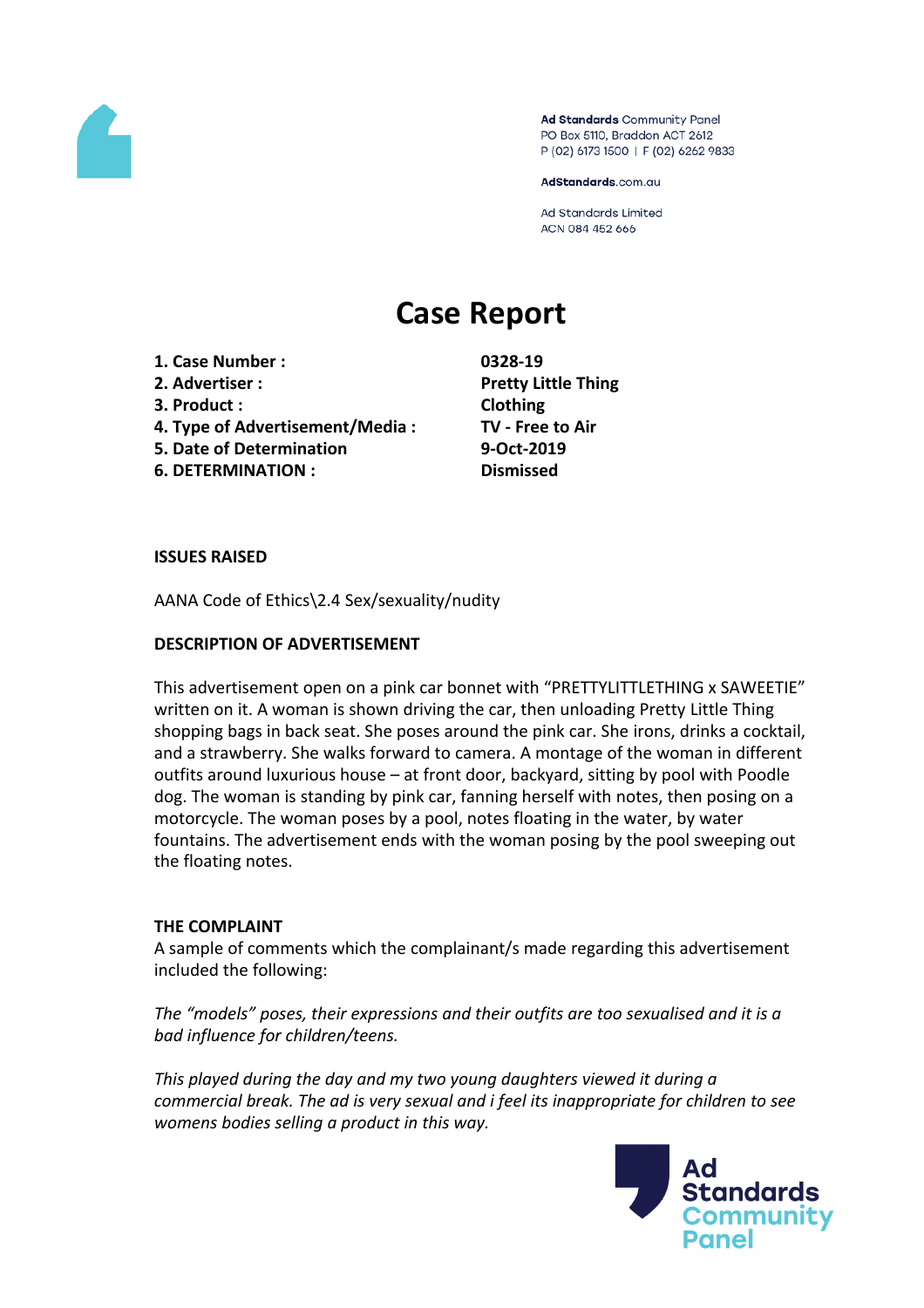

*I didn't think that this advertisement was appropriate for this time of day and the fact that it is called Pretty Little Things and targeted at girls who want t be gangsta is troubling.*

*Ad promotes stereotyping and objectification of women, overtly sexual "stripper" type imagery especially in this time slot*

*Really not appropriate for the time slot it was shown! I can only assume is it a website that does not respect women in any way!*

*This advertisement is marketed to females aged 15 and over. The advertising material is degrading to females. Depicts females in barely there "clothing" highly sexualised. The time the advertisement was aired I also found innappropriate as my young children were watching tv with me. This is not the type of advertising material I want my children to be exposed to. Normalising the sexual exploitation of women is not ok. I feel that this material has a negative impact on young girls and boys. TV has a great impact on young children, these types of advertising material that portray females as sexual objects intills that this type of behaviour is accepted and normal in society. Such "clothing" or advertising material should not be allowed to be advertised as it falls more in to an X rated market.*

*It was almost naked girls advertising swimwear with their rear ends so exposed that I found it very offensive and the girls were lying all over motor bikes it was on during a show that most children would watch.*

#### **THE ADVERTISER'S RESPONSE**

Comments which the advertiser made in response to the complainant/s regarding this advertisement include the following:

*There is no sexual content in this ad (2.4), discrimination or vilification (2.1), exploitation or degrading (2.2), Violence (2.3), Language (2.5), health and safe issues (2.6) and is distinguishable as advertising (2.7)*

*It is reasonable for an advertiser to use an attractive model to showcase the items available for purchase.*

*All clothing items are relevant to the target audience and are reflective of current fashion trends and the current weather in season. Models are not displayed in a suggestive or sexual manner.*

*The advertisement does not feature explicit nudity and we believe it communicates the products with sensitivity, as per Section 2.4 of the Code of Ethics.*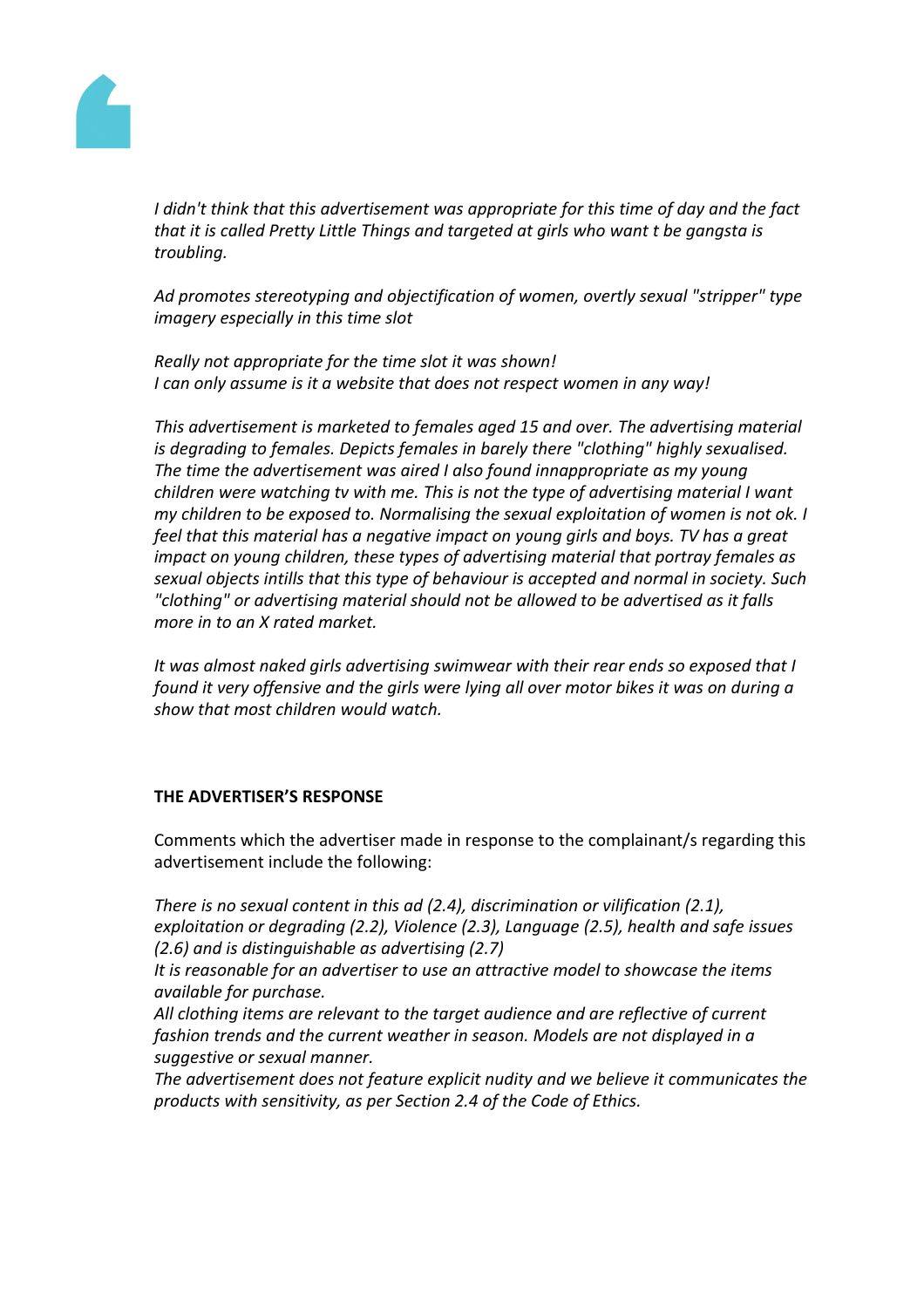

## **THE DETERMINATION**

The Ad Standards Community Panel (the Panel) considered whether this advertisement breaches Section 2 of the AANA Code of Ethics (the Code).

The Panel noted the complainants' concerns that the advertisement is extremely sexualised and sexually suggestive, is a bad influence on children, and that it is inappropriate to see women's bodies selling products in this manner.

The Panel viewed the advertisement and noted the advertiser's response.

The Panel noted that Section 2.2 of the Code states: "Advertising or marketing communications should not employ sexual appeal: (a) where images of Minors, or people who appear to be Minors, are used; or (b) in a manner which is exploitative or degrading of any individual or group of people."

The Panel noted the AANA Practice Note which provides guidance on the meaning of the terms exploitative and degrading:

*"Exploitative - means (a) taking advantage of the sexual appeal of a person, or group of people, by depicting them as objects or commodities; or (b) focussing on their body parts where this bears no direct relevance to the product or service being advertised.*

# *Degrading – lowering in character or quality a person or group of people."*

The Panel noted that the advertised product is clothing and the advertiser is justified in showing the product and how it would be worn provided that in doing so it meets the provisions of the Code.

The Panel first considered whether the advertisement used sexual appeal.

The Panel considered that the style of the clothing the woman was wearing in combination with the woman's poses did constitute sexual appeal.

The Panel then considered whether the advertisement used sexual appeal in a manner that was exploitative of an individual or group of people.

The Panel noted that the close up scenes of the model is focussed on the product being advertised and is not specifically directed at the model's body.

The Panel considered that the woman in the advertisement appeared empowered in her actions and comfortable in the clothing she is shown in. The Panel considered that there was no suggestion of her character being exploited or degraded.

The Panel determined that the advertisement did not employ sexual appeal that was exploitative or degrading of any person or group of people and therefore did not breach Section 2.2 of the Code.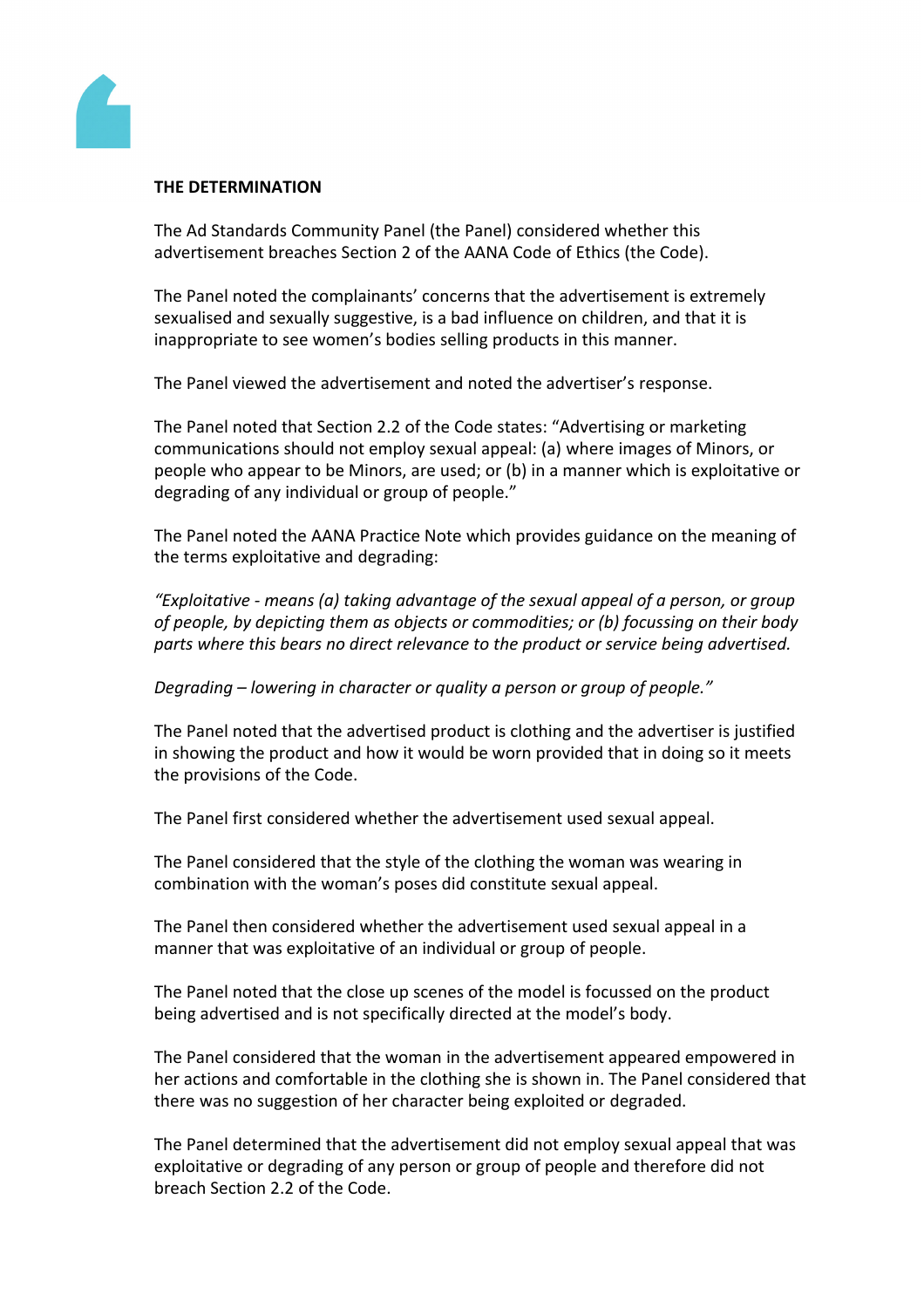

The Panel considered whether the advertisement was in breach of Section 2.4 of the Code. Section 2.4 of the Code states: "Advertising or Marketing Communications shall treat sex, sexuality and nudity with sensitivity to the relevant audience".

The Panel considered whether the advertisement contained sex, sexuality or nudity.

The Panel noted the Practice Note for the Code states:

*"Images which are not permitted are those which are highly sexually suggestive and inappropriate for the relevant audience. Explicit sexual depictions in marcomms, particularly where the depiction is not relevant to the product or service being advertised, are generally objectionable to the community and will offend Prevailing Community Standards."*

The Panel noted the complainants' concerns that the advertisement is extremely sexualised and sexually suggestive.

The Panel considered whether the advertisment depicted sex. The Panel noted the dictionary definition of sex most relevant to this section of the Code of Ethics is 'sexual intercourse; sexually stimulating or suggestive behaviour.' (Macquarie Dictionary 2006).

The Panel considered that the depiction of the woman in the clothing shown is not of itself a depiction of sexual intercourse, sexual stimulation or suggestive behaviour and that the advertisement as a whole did not contain sex.

The Panel considered whether the advertisement contained sexuality.

The Panel noted the definition of sexuality includes 'sexual character, the physical fact of being either male or female; the state or fact of being heterosexual, homosexual or bisexual; sexual preference or orientation; one's capacity to experience and express sexual desire; the recognition or emphasising of sexual matters'. The Panel noted that the use of male or female actors in an advertisement is not of itself a depiction of sexuality.

The Panel considered that the style of clothing being promoted was not full coverage but was not inherently sexualised, however considered that the posing and actions of the woman in conjunction with the clothing was sexualised.

The Panel considered that the depiction of the woman wearing this style of clothing was relevant to the product being promoted. The Panel considered that although it is reasonable for an advertiser to depict the product being promoted, the depiction should be treated with sensitivity to the relevant audience. The Panel determined that the advertisement did contain sexuality.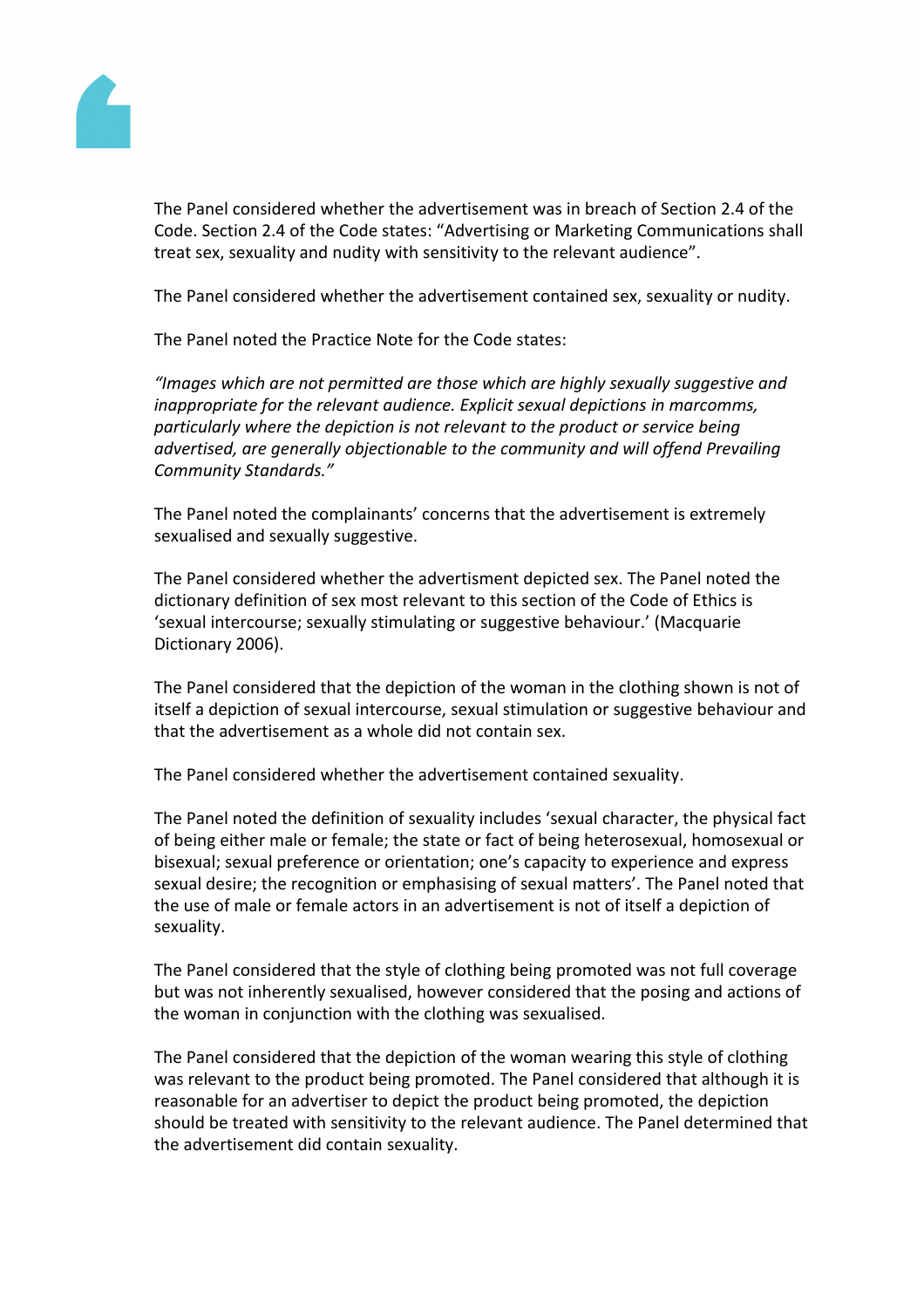ThePanel considered whethere advertisement containedudity and notedthat the dictionary definitionof nudity includes 'something nude or nake that that nude and nakedare defined to be 'unclothed nd includes somethin' without clothing or covering'.The Pane considered hat the Codes intended for the Panelto consider the concept of nudity, and that artial nudity is factor when considering ther an advertisement firstlycontainsnudity and secondlytreatsthat nudity with sensitivity to the relevant audience.

ThePanel considered the Practice Note for the Code which provides:

"Fullfrontal nudityandexplicit pornographicanguageisnot permitted.Images of genitaliaare notacceptable. Images nipples may be acceptable advertisements for plastic surgery or art exhibits for example."

ThePanel noted a scene the advertisementwhich depicteda woman'sposterior in a translucentmaterial, and considered hat most members of the community would consider this to be a depiction of nudity.

ThePanel considered theneaning of 'sensitive' and note dat the definition of sensitive in this context can be explained as indicating hat 'if you are sensitive to ther people's needs problems, or feelings, youshow understandingand awareness of them.' [\(https://www.collinsdictionary.com/dictionary/english/sensitiv](https://www.collinsdictionary.com/dictionary/english/sensitive)e[\)](https://www.collinsdictionary.com/dictionary/english/sensitive)

ThePanel considered that the requiremet to considerwhether sexualsuggestionis 'sensitiveto the relevantaudience' is a concept requirinulgem to considerwho the relevant audience iand to havean understanding fhow they might react to or feel about theadvertisement  $-$  the concept of how subtle sexual passionisor might be is relevant to the Panel considering how hildren, and other sections of the community, mightconsiderthe advertisement.

ThePanel noted that theadvertisement received **B** rating byClearAds (noth children'sprograms)andwas aired at a time appropriate the rating [\(https://www.clearads.com.au/storage/final-clearads-handbook-version-ca12](https://www.clearads.com.au/storage/final-clearads-handbook-version-ca12.pdf).pdf). ThePanel considered that the relevant audience for this entirement would likely be broad and include hildren.

ThePanel considered that while thereasadepiction of the woman's cleavage, this styleof clothing emphasises certain aspects of the badd thePanel considerethat there was no depictionof nipples,or fully visible breasts.

ThePanel considered a scene thote picted the woman squattining esidethe pool, and noted that the woman isshownto be wearing a g-stringnd a translucentoverup (pool/beach coverup). The Panel consideted while a suggestion of her buttocks implied, this is not explicitlwisible.